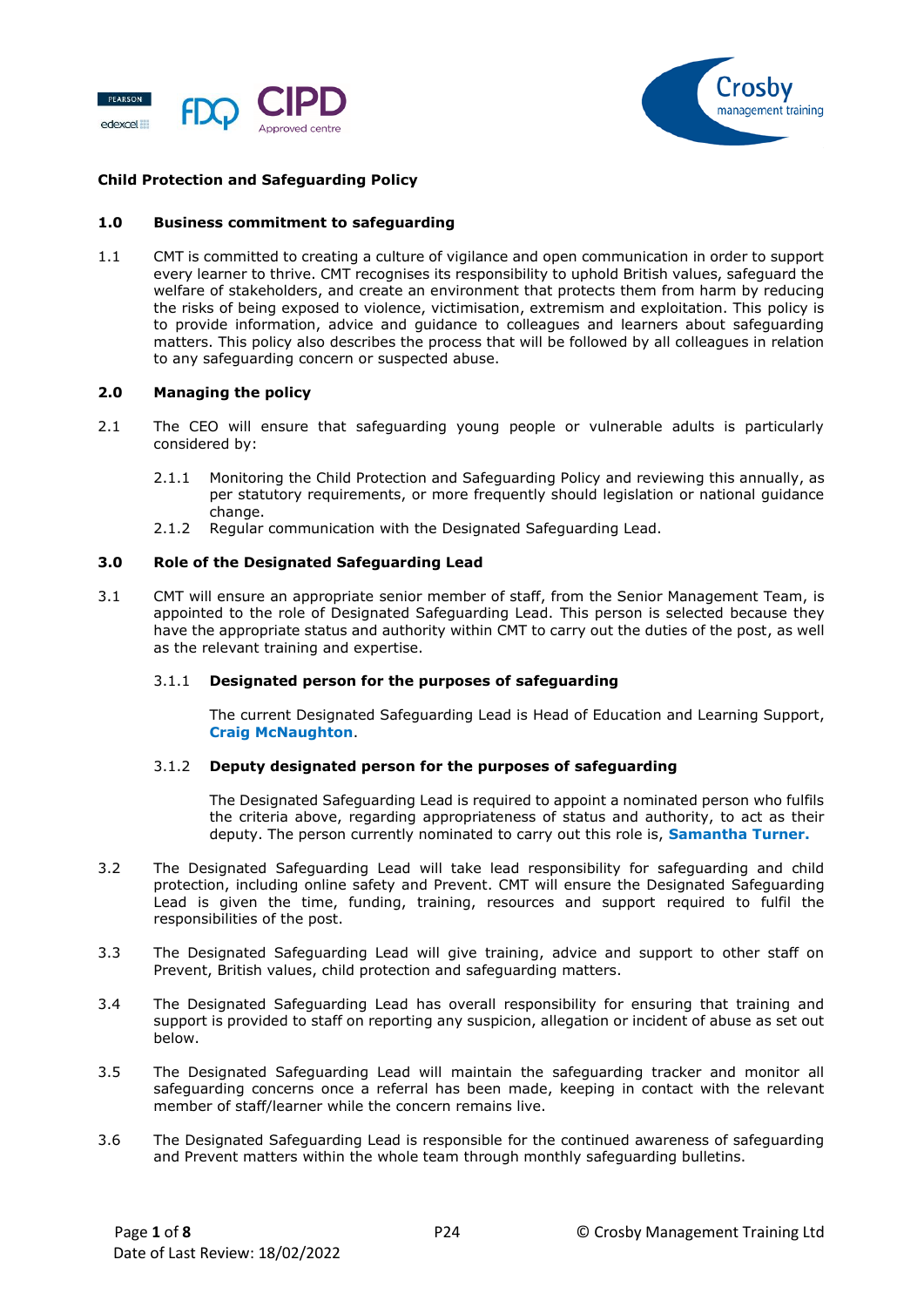



3.7 These duties will be explicitly stated in the role holder's job description.

# **4.0 Legal framework**

- 4.1 CMT are not in a position to investigate any concerns. This function is carried out by the relevant agencies that are notified, e.g. Police, social services, LADO (Local Authority Designated Officer).
- 4.2 The Children Act 1989 and 2004 are concerned with the emotional, physical or sexual abuse or neglect of children, defined in England as anyone under the age of 18. However, it is recognised that children acquire degrees of legal capacity and maturity prior to their 18<sup>th</sup> birthday. It is also recognised that adults over the age of 18 can be vulnerable due to a disability, learning difficulty or circumstance.
- 4.3 Keeping Children Safe in Education 2021 provides statutory guidance from the Department for Education (DfE) issued under section 175 of the Education Act 2002. Schools and colleges, which CMT are referred to as in this document, must have regard to it when carrying out their duties to safeguard and promote the welfare of children. This guidance uses the word 'children' to identify any learner under the age of 18.
- 4.4 Working Together to Safeguard Children 2018 covers the legislative requirements placed on services. The guidance applies to all organisations and agencies who have functions relating to children. Therefore, CMT must comply with the guidance put in place. The Referrals section of this guidance stipulates that:
	- 4.4.1 anyone who has concerns about a child's welfare should make a referral to local authority children's social care and should do so immediately if there is a concern that the child is suffering significant harm or is likely to do so.

# **5.0 Definitions**

- 5.1 CMT adopts the definitions of safeguarding which Ofsted use. These have been informed by statutory guidance.
- 5.2 **Safeguarding children** is defined in Working Together to Safeguard Children as:
	- 5.2.1 Protecting children from maltreatment.<br>5.2.2 Preventing impairment of children's hea
	- Preventing impairment of children's health or development.
	- 5.2.3 Ensuring that children are growing up in circumstances consistent with provision of safe and effective care.
	- 5.2.4 Taking action to enable all children to have the best outcomes.
- 5.3 **Safeguarding vulnerable adults** is defined in the Care and Support statutory guidance issued under the Care Act 2014 as:
	- 5.3.1 Protecting the rights of adults to live in safety, free from abuse and neglect.
	- 5.3.2 People and organisations working together to prevent and stop both the risks and experience of abuse or neglect.
	- 5.3.3 People and organisations making sure the adult's wellbeing is promoted including, where appropriate, taking fully into account their views, wishes, feelings and beliefs in deciding on any action.
	- 5.3.4 Recognising that sometimes adults have complex interpersonal relationship and may be ambivalent, unclear or unrealistic about their personal circumstances and therefore potential risks to their safety or wellbeing.
- 5.4 Types of abuse.
	- 5.4.1 **Physical abuse** is the deliberate physical injury to a young person/vulnerable adult, or the wilful or neglectful failure to prevent physical injury or suffering. This may include hitting, shaking, throwing, poisoning, burning or scalding, drowning, suffocating, confinement to a room or inappropriately giving drugs to control behaviour.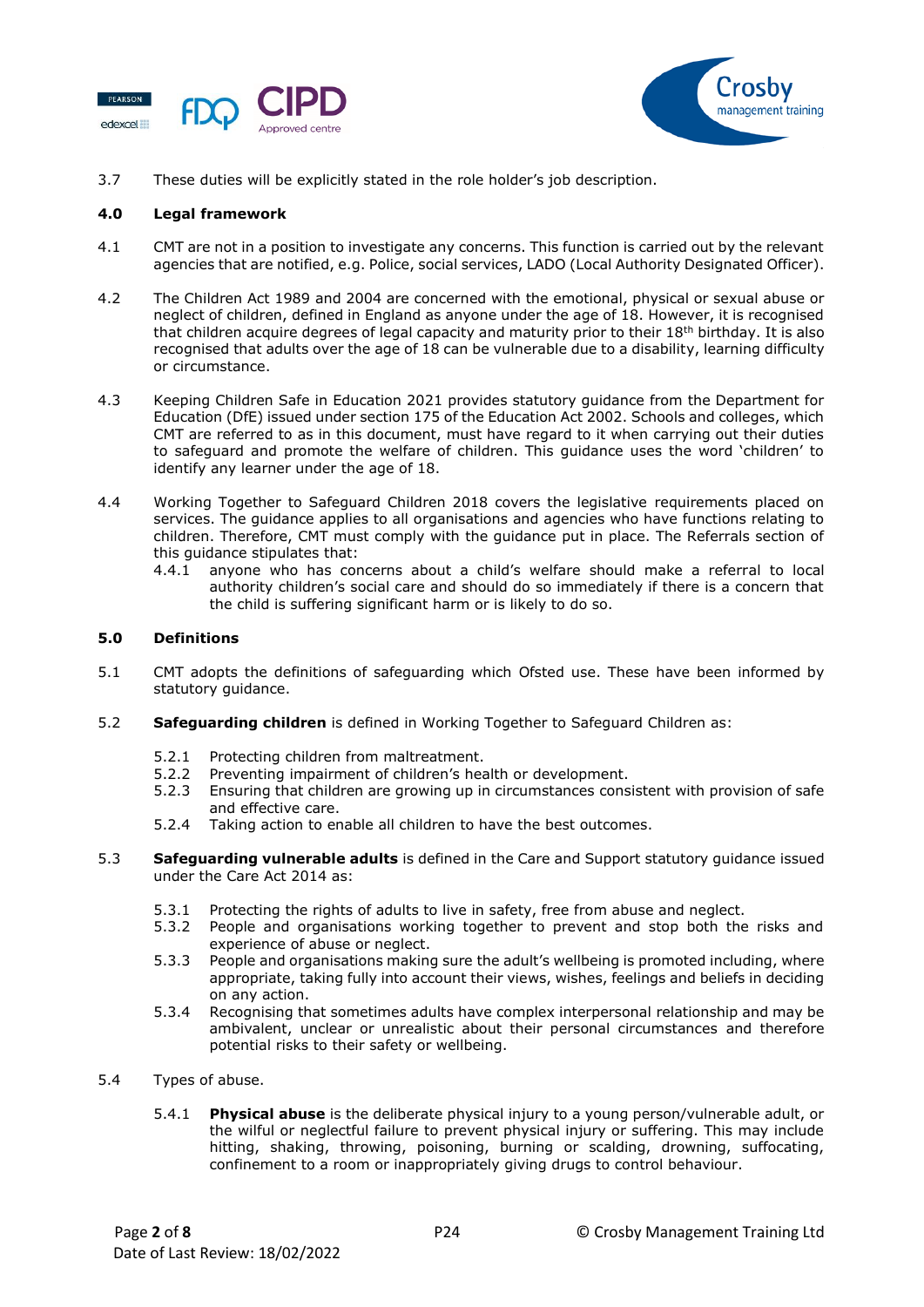



- 5.4.2 **Emotional abuse** is the persistent emotional ill treatment of a young person/vulnerable adult such as to cause severe and persistent adverse effects on his or her emotional development. It may involve conveying to him or her that they are worthless or unloved, inadequate, or valued only insofar as they meet the needs of another person. It may involve causing them frequently to feel frightened or in danger, or the exploitation or corruption of them. Some level of emotional abuse is involved in all types of ill treatment of a young person/vulnerable adult, though it may occur alone.
- 5.4.3 **Sexual abuse** involves forcing or enticing a young person/vulnerable adult to take part in sexual activities, whether he or she is aware of what is happening. The activities may involve physical contact, including penetrative or non-penetrative acts. They may include non-contact activities, such as involving them in looking at or the production of pornographic material or watching sexual activities or encouraging them to behave in sexually inappropriate ways.
- 5.4.4 **Voyeurism, revenge pornography and sexting** can also be identified as forms of sexual abuse. The Voyeurism Act (2019) states that an offence has occurred if someone takes a photograph underneath the clothing of another, particularly if it is done with the intent to distribute the image. Revenge pornography is the circulating of sexually explicit images without consent, regardless of whether consent was given for the initial recording of the material. Sending images of this kind may, depending on the circumstances, be an offence under the Communications Act 2003 or the Malicious Communications Act 1988. Behaviour of this kind, if repeated, may also amount to an offence of harassment under the Protection from Harassment Act 1997.
- 5.4.5 **Child sexual exploitation** is a form of child sexual abuse in which a person or group abuse their position, taking advantage of an imbalance of power, to coerce or manipulate a young person into sexual activity.
- 5.4.6 **Grooming** happens when there is a power differential that is exploited by the abuser for their own gain and/or gratification. Grooming is the process by which the abuser desensitises the victim to make them less likely to report the abusive behaviour that they experience.
- 5.4.7 **Human trafficking and modern slavery** are defined as the moving of people, sometimes by organised criminal operations, to be forced into serving the group who trafficked them.
- 5.4.8 **Peer on peer abuse** is the assault or harassment of one learner by another conducted within the educational setting.
- 5.4.9 **Neglect** is the persistent failure to meet a young person's/vulnerable adult's physical, emotional and/or psychological needs, likely to result in serious impairment of their health or development. It may involve a parent or carer failing to provide adequate foods, shelter and clothing, failing to protect a young person/vulnerable adult from physical harm or danger, failing to ensure access to appropriate medical care or treatment, lack of stimulation or lack of supervision. It may also include non-organic failure to thrive (faltering growth).
- 5.4.10 **Self-neglect** is not acknowledged as a direct form of abuse but acts as an indicator that there may be reason for concern. Vulnerable learners require support if they are putting their own wellbeing at risk in this way.
- 5.4.11 **Organisational or institutional abuse** is the mistreatment of people brought about by repeated poor or inadequate care or support, or systematic poor practice that negatively affects the whole environment. It occurs when the individual's wishes, needs and requirements are sacrificed for the smooth running of a group, service or organisation.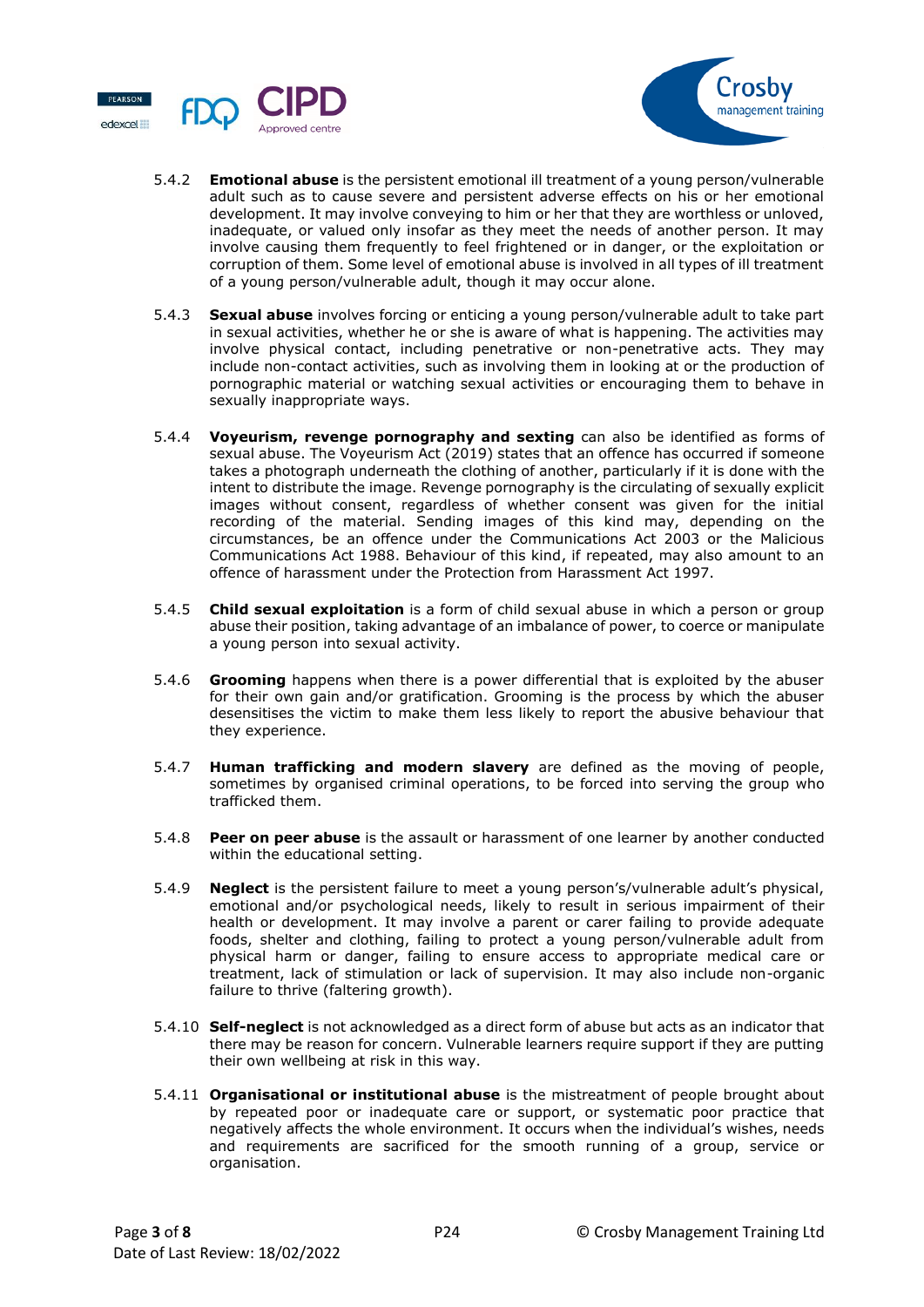



#### 5.4.12 **Financial or material abuse** is the exertion of control over a young person/vulnerable adult through financial means. This may be limiting access to money or other resources, or by forcing all financial responsibility onto their victim while limiting their ability to provide this. Financial abuse may include:

- 5.4.12.1 Taking money from them.
- 5.4.12.2 Not allowing access to shared money.
- 5.4.12.3 Making them account for everything that they spend.
- 5.4.12.4 Taking out loans, credit cards or running up debt in the victim's name.
- 5.4.12.5 Not allowing them to buy necessities.
- 5.4.12.6 Preventing them from gaining employment.
- 5.4.12.7 Causing them to lose, or forcing them to give up, employment.
- 5.4.13 **Female Genital Mutilation (FGM)** is the procedure in which the female genitals are deliberately cut, injured or changed, but when there's no medical reason for this to be done. It's also known as "female circumcision" or "cutting".
- 5.4.14 **Honour-based violence** is a crime or incident which has or may have been committed to with the purpose of protecting or defending the honour of the family and/or community. It can be described as a collection of practices designed to control behaviour within families or other social groups to protect perceived cultural or religious beliefs and/or honour. Such violence can occur when perpetrators perceive that a relative has shamed the family and/or community by breaking their honour code.
- 5.4.15 **Forced marriage** is marriage conducted without the valid consent of one or both parties and where duress is a factor.
- 5.4.16 **Domestic abuse** is a broader term that can encompass many of the previous definitions, depending on the circumstances of each case. In addition to the earlier issues raised, domestic violence can also include coercive behaviours which were criminalised through a change in UK law in 2015.
- 5.4.17 **Criminal exploitation** is a form of child abuse, manipulating the child or group of children into committing crimes. This can include county lines, gang violence and sexual violence. This form of exploitation is often perpetrated by gangs.
- 5.4.18 **County lines** is a form of criminal activity in which groups involved in the selling of drugs use young and vulnerable people to extend their network beyond their primary location.
- 5.4.19 **Substance abuse** is the excessive consumption of legal substances, such as alcohol or prescription medications, or consumption of illegal substances in any quantity.
- 5.4.20 **Online abuse** is any abuse that takes place through the internet. Young people and/or vulnerable adults may experience cyberbullying, grooming, sexual abuse, sexual exploitation, blackmail or emotional abuse. This may be an extension of abuse that happens in person, or it may be abuse that only happens online.
- 5.4.21 **Radicalisation** is a specific form of grooming and references the process by which vulnerable adults are targeted and recruited by people to engage in extremist activity.
- 5.4.22 **Extremism** is an ideology that holds extremist views to which a person may be radicalised into following and/or supporting.
- 5.4.23 **Discrimination** refers to the mistreatment of another person based upon a particular characteristic. This often pertains to the nine characteristics identified in the Equality Act 2010. This includes, but is not limited to, sexism, racism, ageism, ableism, homophobia and transphobia.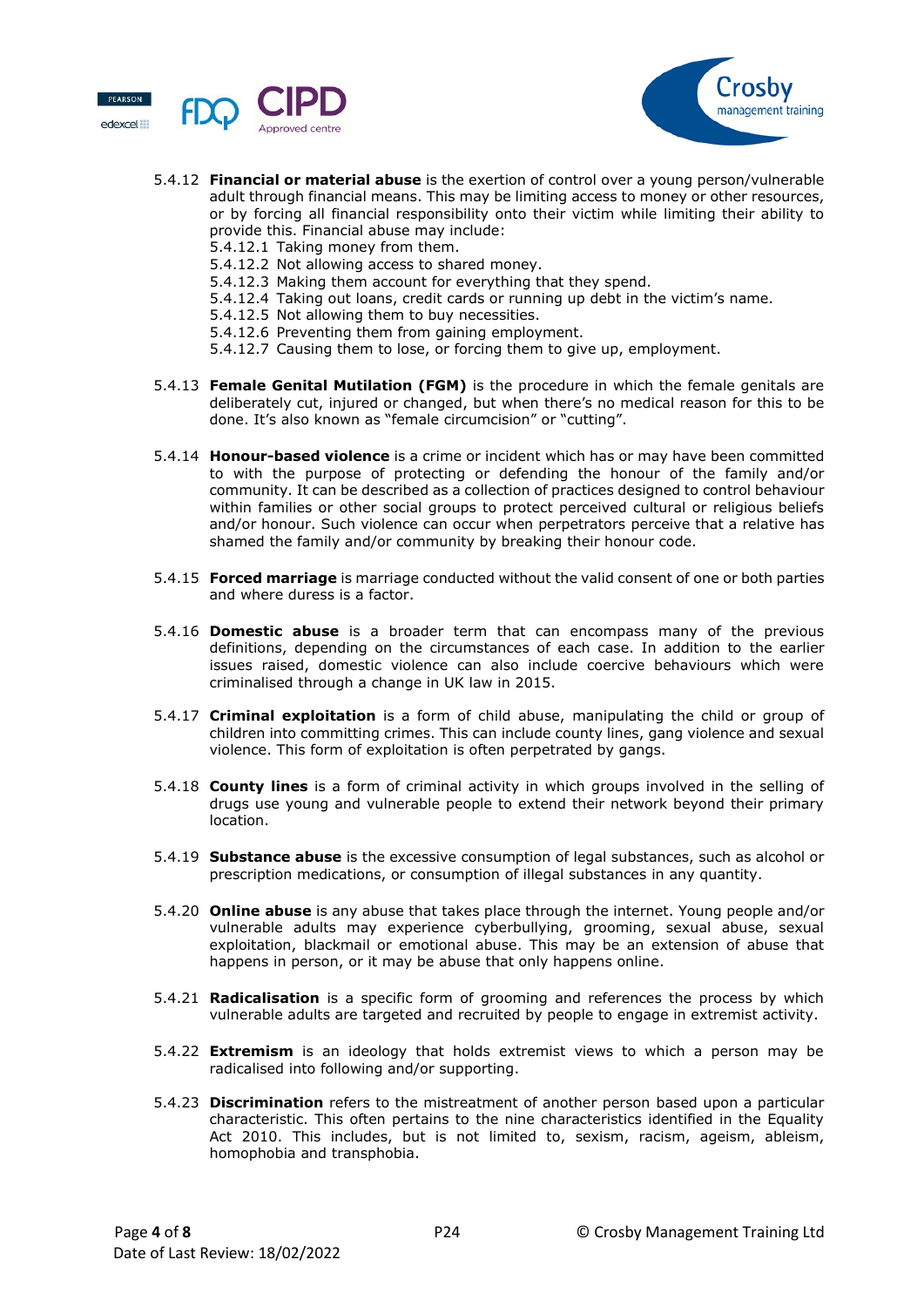



# **6.0 Indicators of abuse**

6.1 The following is a list of some indicators of abuse, but it is not exhaustive:

| <b>PHYSICAL INDICATORS</b>                                                                     |           | <b>BEHAVIOURAL INDICATORS</b>                                                                          |
|------------------------------------------------------------------------------------------------|-----------|--------------------------------------------------------------------------------------------------------|
| Unexplained bruising in soft tissue areas<br>Repeated injuries<br>Black eyes                   |           | Unexplained changes in behaviour - becoming<br>withdrawn or aggressive<br>Difficulty in making friends |
| Injuries to the mouth<br>Torn or blood-stained clothing                                        |           | Distrustful of adults or excessive attachment<br>to adults                                             |
| Burns or scalds<br><b>Bites</b>                                                                |           | Sudden drop in performance<br>Changes in attendance pattern                                            |
| <b>Fractures</b><br>Marks from implements<br>Inconsistent stories/excuses relating to injuries | $\bullet$ | Inappropriate sexual awareness, behaviour or<br>language<br>Reluctance to remove clothing              |

# **7.0 Online safety**

- 7.1 The increased use of online spaces means that learners are increasingly exposed to risks associated with online abuse and cyber bullying. CMT acknowledges its responsibility to ensure learners are aware of how to protect themselves online. This is in relation to risks associated with radicalisation, extremism, grooming and bullying. CMT identifies these risks at induction and provides learners with resources that they can refer to throughout their time on programme.
- 7.2 CMT works with employers who have their own internal policies that relate to online safety, security and conduct. CMT supports its learners and promotes online safety through the signposting of policies specific to each learner's business, as well as with CMT resources.

## **8.0 Guidelines for employees in relation to a disclosure of abuse**

## 8.1 **Always**:

- 8.1.1 Record what has been said on the Safeguarding Disclosure Document, ensuring that this is verbatim and not paraphrased.
- 8.1.2 Let them talk, allowing them the time they need to say what they want.
- 8.1.3 Explain that you must tell the Designated Safeguarding Lead.
- 8.1.4 Remain sensitive and calm.
- 8.1.5 Use open questions (who, what, where, when, why, how), but only to clarify details.
- 8.1.6 Where appropriate, involve relevant experts/organisations immediately, using the Safeguarding Referral List to identify the most suitable support available.
- 8.1.7 Tell them what will happen next and reassure the person that:
	- 8.1.7.1 they were right to tell you.
	-
	- 8.1.7.2 they are not to blame.<br>8.1.7.3 they are being taken s they are being taken seriously.
	- 8.1.7.4 the appropriate support will be sought out.
	- 8.1.7.5 support will be ongoing.

# 8.2 **Never**

- 8.2.1 Promise confidentiality.
- 8.2.2 Question, unless for clarification.
- 8.2.3 Use leading or closed questions.<br>8.2.4 Make promises you cannot keep
- Make promises you cannot keep.
- 8.2.5 Rush into actions that may be inappropriate.
- 8.2.6 Make/pass judgment on the situation or anyone involved.
- 8.2.7 Take sole responsibility consult the Designated Safeguarding Lead so you can begin to protect the young person/vulnerable adult and gain support for yourself.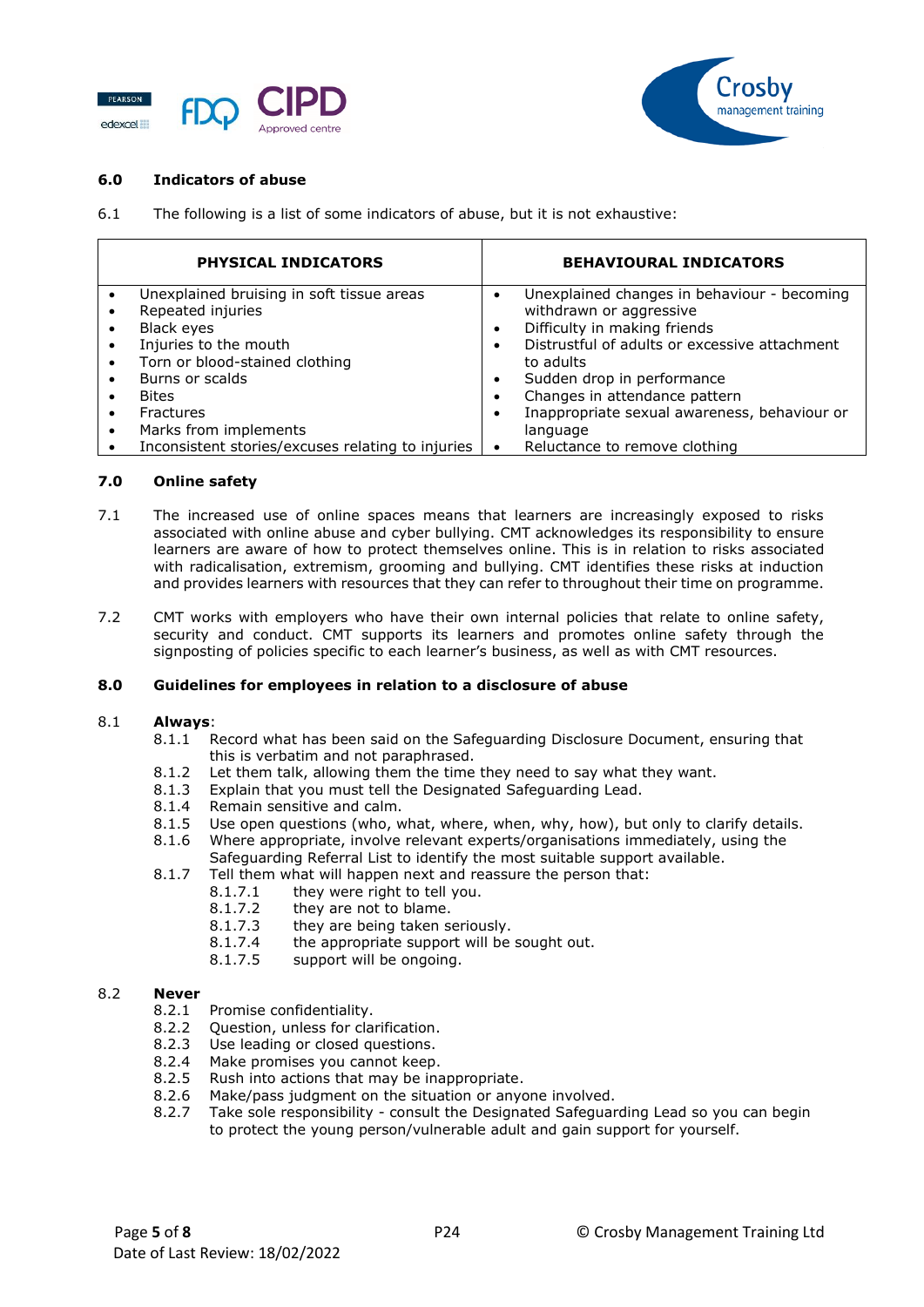



### **9.0 Reporting of a concern or incident**

- 9.1 It is imperative that all learners have a good understanding of how to raise concerns if they do not feel safe, and that they are confident that these concerns are taken seriously. All learners must be notified of the processes that CMT follow in the event of a learner disclosure. This must be done at the very beginning of their programme so that they are fully informed throughout the course. Learners must be aware of who their points of contact within the business are and the role they play in the handling of safeguarding concerns.
- 9.2 All matters relating to a safeguarding concern or incident must be reported to the Designated Safeguarding Lead. The following procedures will be followed by all employees in reporting such matters.
- 9.3 Any suspicion, allegation or incident of abuse in relation to learners must be reported to the Designated Safeguarding Lead as soon as possible, and in any event within two hours of becoming apparent.
- 9.4 The learner must be advised by the CMT colleague that, when receiving the report of a suspicion, allegation or incident of abuse, the business has a legal duty to inform an authorised agency if there is a real and/or immediate risk of harm.
- 9.5 In the event of a learner disclosure, the CMT colleague is required to notify the learner of the support services available within the business/community. All CMT colleagues have access the CMT Safeguarding Referral List that is stored on the CMT shared drive. The learner is not obliged to avail themselves of these services if they do not wish to do so.
- 9.6 All discussions with the learner must be documented. The documenting of all safeguarding concerns must be done on the Safeguarding Disclosure Document that can be found on the CMT shared drive. This document must be sent to the Designated Safeguarding Lead to be stored securely.
- 9.7 On receipt of a Safeguarding Disclosure Document, the Designated Safeguarding Lead must save this in the restricted access Safeguarding folder on the shared drive. The report will also be recorded on the safeguarding tracker. The Designated Safeguarding Lead is then responsible for maintaining weekly contact with the learner/CMT colleague to monitor the situation until it has been resolved.
- 9.8 A learner concern is considered resolved when:
	- 9.8.1 In the event of the concern being raised by a CMT colleague without a disclosure from a learner or third party; the CMT colleague and Designated Safeguarding Lead agree that the situation has improved, and no intervention is required.
	- 9.8.2 In the event of a third-party disclosure; the CMT colleague, Designated Safeguarding Lead and third party all agree that the situation has improved, and no intervention is required.
	- 9.8.3 In the event of a learner disclosure, or whereby the situation prompting an 9.8.1 or 9.8.2 disclosure deteriorates to the stage where the learner has been directly involved in the conversation; the CMT colleague, Designated Safeguarding Lead and learner all agree that the situation has improved and that no further intervention is required.

## **10.0 Prevent duty**

10.1 Prevent is part of the UK's Counter Terrorism Strategy, known as CONTEST. A key part of the Prevent strategy is Channel; the Police's work with public bodies, such as training providers, to identify those at risk of being drawn into terrorism, assess what the risk might be, and then develop tailored support for those referred to them. Channel focuses on providing support at an early stage to people who are identified as being vulnerable to being drawn into terrorism. In 2015 the law was changed to oblige organisations to actively engage with the Channel programme and refer those people who are identified as being vulnerable. CMT recognises its responsibility in relation to the Prevent strategy and, more specifically, the Channel programme.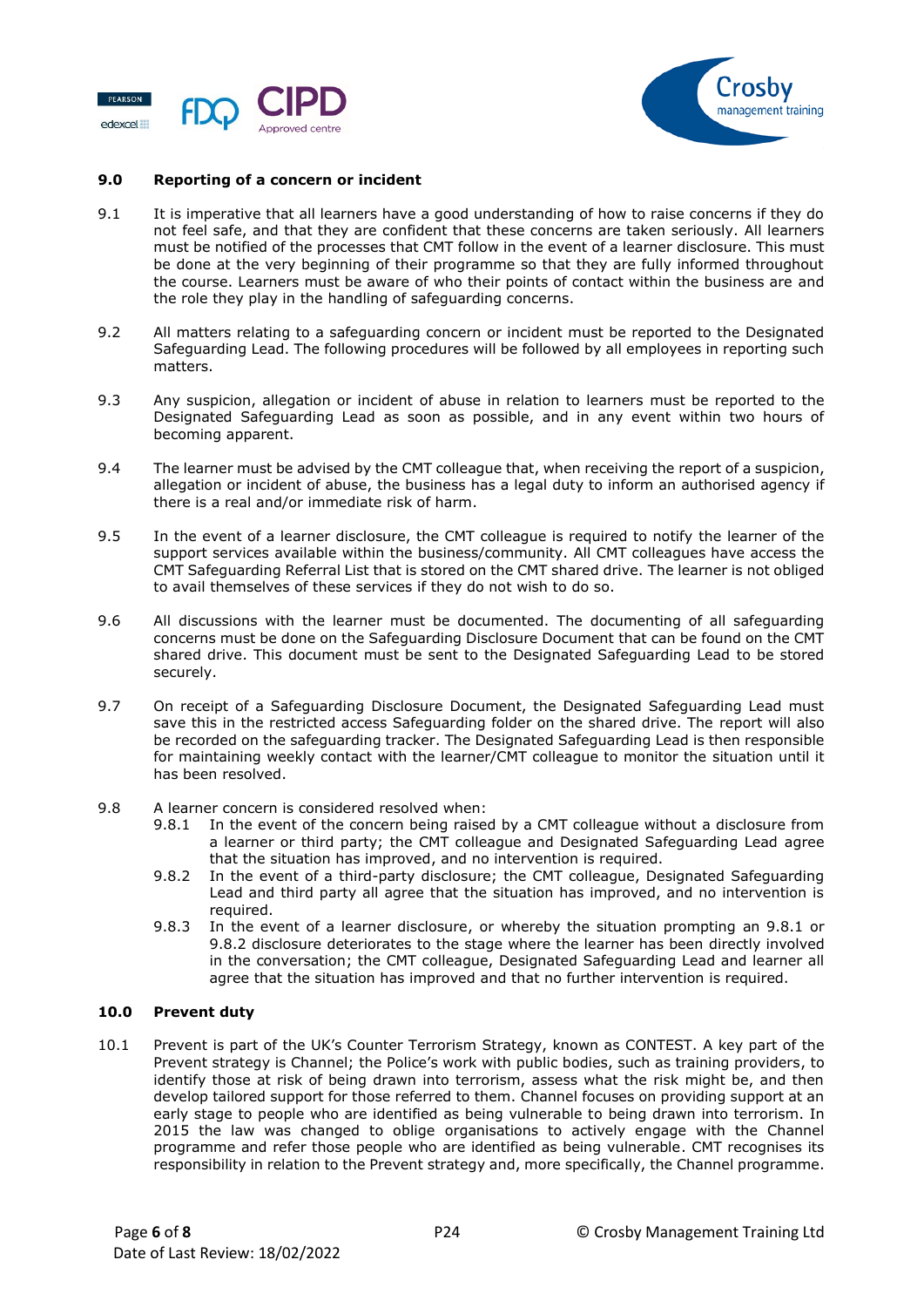



CMT is aware that Channel assesses vulnerability using a consistently applied assessment framework built around three criteria. These three criteria are:

- 10.1.1 Engagement with a group, cause or ideology.
- 10.1.2 Intent to cause harm.
- 10.1.3 Capability to cause harm.
- 10.2 CMT acknowledges that we, as a training organisation, have a responsibility to ensure that this duty is followed. The implementation of the Prevent duty section of this policy is the responsibility of the CEO. The CEO has nominated the Designated Safeguarding Lead to coordinate a united approach across all colleagues to uphold this policy in line with government guidance.
- 10.3 The Designated Safeguarding Lead has a duty to ensure that all staff, including managers: 10.3.1 have undertaken Prevent training.
	- 10.3.2 are aware of when it is appropriate to refer concerns about learners or colleagues to the Designated Safeguarding Lead.
	- 10.3.3 exemplify British values of democracy, rule of law, individual liberty, and mutual respect and tolerance for those with different faiths and beliefs into their practice.
- 10.4 CMT colleagues should refer a learner or colleague to the Designated Safeguarding Lead, with a view to referring them onto the Channel programme, if there is a concern that the learner fits one or multiple criteria listed below. These criteria have been developed because people that fit these are considered more vulnerable or susceptible to radicalisation.
	- 10.4.1 They feel a sense of isolation or express an "us vs them" mentality, particularly when in reference to religion or race.
	- 10.4.2 They exhibit social isolation, e.g. losing interest in activities they used to enjoy, distancing themselves from friends, family or social groups.
	- 10.4.3 They have been isolated from social groups due to bullying or discrimination.
	- 10.4.4 They have low self-esteem.
	- 10.4.5 They are experiencing, or have recently experienced, a personal crisis.
	- 10.4.6 They are individuals with feelings of unmet aspirations or social injustice.
	- 10.4.7 They are being overly secretive about what they are viewing online.
	- 10.4.8 They are experiencing some form of social deprivation due to lack of resources, likely linked to poverty and/or unemployment.
	- 10.4.9 They are becoming more argumentative or domineering in their viewpoints, being quick to condemn those that disagree and ignoring views that contradict their own.
	- 10.4.10They are downloading or promoting extremist content.
	- 10.4.11They may be searching for answers to questions about identity, faith and belonging.
	- 10.4.12They have a pre-existing conviction that their religion or culture is under threat.
	- 10.4.13They have difficulty empathising with others and/or being able to understand the consequences of their actions.
	- 10.4.14They are easily manipulated or persuaded to engage in activity through peer pressure.
	- 10.4.15They have a history of criminal behaviour.

10.5 With regards to the reporting of a concern of radicalisation in line with the Prevent duty, CMT recognises that:

- 10.5.1 While it is imperative to have appropriate data protection policies in place, these are not barriers to justified information sharing and instead provide a framework within which personal information about individuals is only shared appropriately.
- 10.5.2 There is a statutory and professional duty to share relevant information where children need to be safeguarded. The Designated Safeguarding Lead will review cases reported by CMT colleagues and refer to the Local Authority Adult Board, Social Care Team, police, or other professional organisation where appropriate.
- 10.5.3 If there is a concern of an immediate and significant risk then this may be reported through the following channels:
	- 10.5.3.1 The Police on 999.